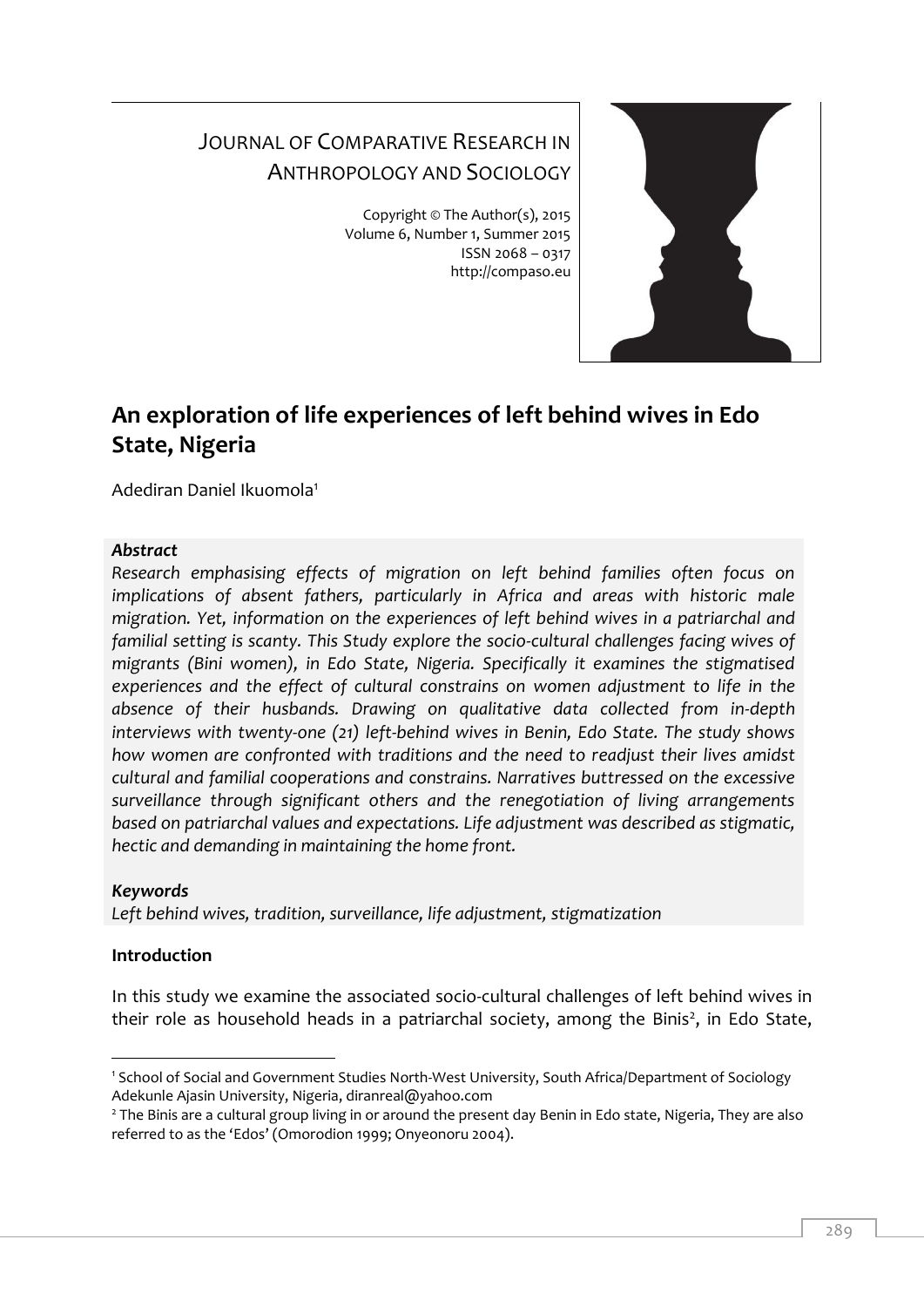Nigeria. Most research that focus on migration among the Binis, are often towards female prostitution, sex and child trafficking, and migration cartel (Okonofua et al. 2004; Omorodion 1999; Onyeonoru, 2004; Skilbrei & Tveit 2007). Media hype catches in on this, but the life of left behinds wives caught in the complex web of migration hardly gets the academic attention it deserves. Much of the available literatures on left behind wives are in Asia and South America particularly on the adverse effect on children's education, economic difficulties, challenges and adjustment in the absence of their husbands (Desai & Banerji 2008; Hoang & Yeoh 2011; Kuhn 2006; Massey et. al. 1994).

Research emphasising the effects of migration on left behind families has primarily focused on the implications of absent fathers on children, particularly in Africa and Asia with historically-entrenched male migration systems (Brown 1983; de Haas 2007; Reed, et. al. 2010). Similarly in Nigerian migration research, little attention has been given to left behind wives, especially in communities that are highly traditional and patriarchal in nature. The Binis in Edo state, Nigeria, have a dated history of male migration prior to colonial times and a social organisation that is highly patriarchal (Bradbury 1957; Eboreime 1989; Omorodion 2011). With the dominance of men in migration statistics, women and by implication wives, are left behind intentionally and circumstantially in many communities (Mascarenhas-keyes 1990; Mondain & Diagne 2013). In some communities in Nigeria, there are evidences showing the economic empowerment of women and wives of migrants. For instance in Benin, Edo State, the impact of migration on women changing status, was evident in the number of female headed households and landladies emerging in the 21<sup>st</sup> century (Oke 2001; Osezua 2013). The snowballing effect of male migration on women socio-economic empowerment cannot be overemphasised, most especially of left behind wives. Often times the economic gains and empowerment of women through migrant remittances come with some prospects as well as challenges.

Hondagneu-Sotelo (1999) and Hugo (2000) documented two types of effects male migration has on left behind wives: the first being on women's autonomy and the second which revolves around financial hardship and increased responsibilities. In a study in India, Desai & Banerji (2008) noted that men's absence from home, irregular and meagre remittances provides conditions for fostering women's autonomy, self-esteem and role expansion. In some difficult instances, women engage in tasks that they would not have otherwise done. Nevertheless economic freedom and participation of women in decision making in traditional societies are gradually changing for the better in communities with long history of male migration (Adepoju 1997; Desai & Banerji 2008; Posel 2001). Among the Binis as with many patriarchal societies, gender relations varies among societies, but the general trend is for women to have less personal autonomy, fewer resources at their disposal and limited influence over the decision making processes that shape their societies and their own lives (Osezua 2013; Reed et. al., 2010; Schafer 2000). Gender, like race or ethnicity, functions as an organising principle for society because of the cultural meanings assigned to being male or female (Tuyizere 2007).

Recognising the stigma and challenges of left behind wives is paramount in understanding the level of constraints they face in the drive towards better life. Connell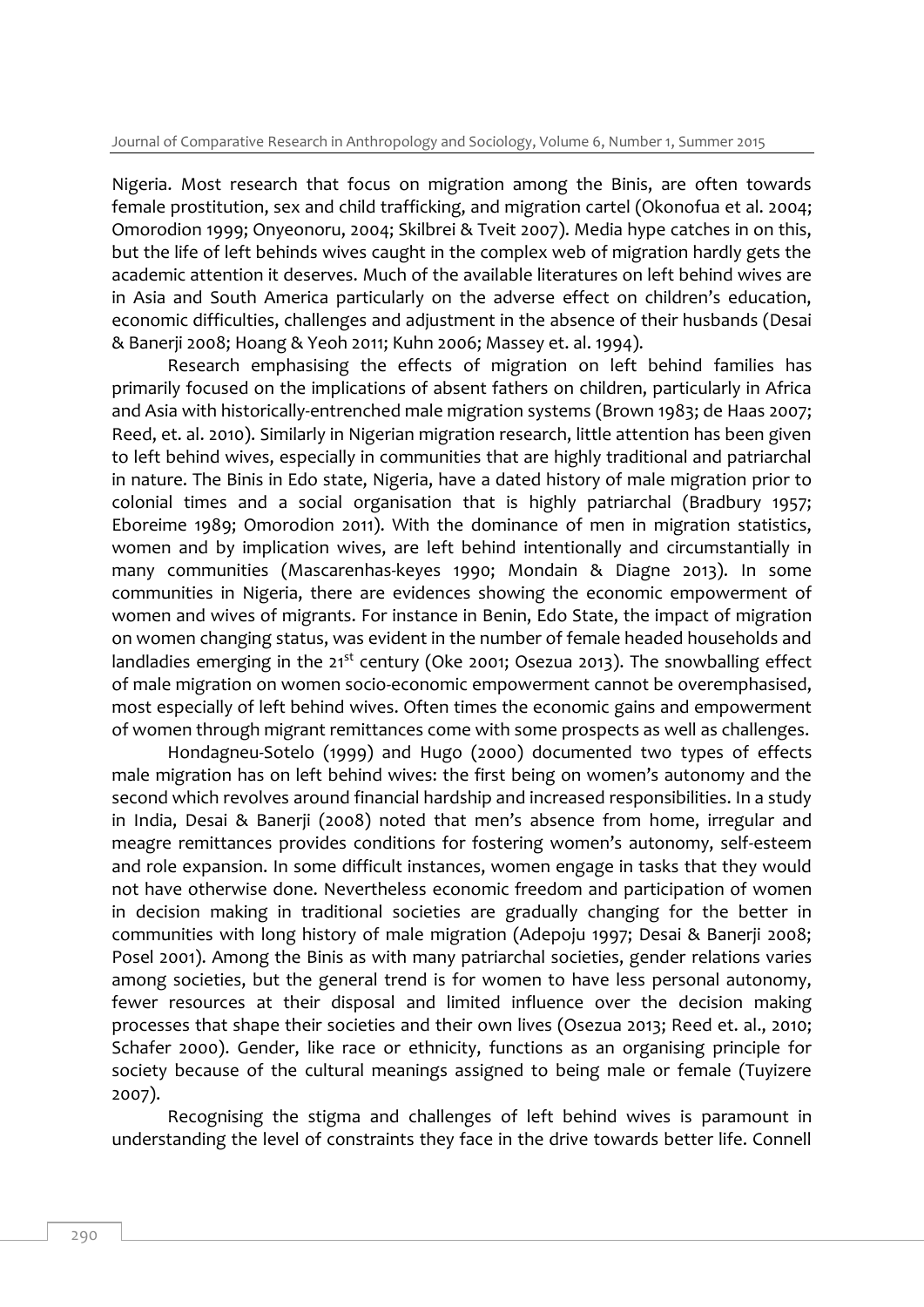(1987) argues that gender relations are organised by gender structures such as those of labour and power especially in different spheres such as work, home, and community. Similarly Adams & Coltrane (2005), Taga (2005) echo the unwritten and enduring gender boundary between public and domestic spheres occupied by men and women respectively in many societies. In Africa, the male dominance in migration studies and gendered division of labour that attaches the breadwinners' role to men, and the caregivers' and nurturers' roles to women continues to shape perceptions and gendered spheres in powerful ways (Parrenas 2005; Piper and Roces 2003). Given the diversity of migratory phenomena and the unavoidable limitations of any explanation confined primarily to economic factors this article incorporates both economic and non-economic elements towards the analysis of qualitative data from women with migrant husbands, living in Benin, Edo state. This article emphasises particularly a number of "sociocultural" factors, funnelling women into a fairly narrow range of stigmatised roles and statuses in an urban, but cultural milieu. However, it is important to note that 'sociocultural' factors, as used in this article, are not thus opposed to economic factors, but rather relate to the kinds of attitudes, beliefs, and perceptions associated with culture.

Apart from socio-economic impact on the area of origin, migration has a profound influence on the status of left behind wives in the community. The effect of husbands' emigration makes the life of wives stressful and difficult. Often times many are faced with excessive workload especially with the burden of catering for children and several other things, which culturally are done by men (Gulati 1993; Hadi 1999; Hugo 1995). In the same vein the relationship of migrants with their community and places of origin take the form of remittance (finance, property, exchange of information and ideas) which often assist in improving family welfare. Most families in developing countries believe that working abroad is a major way out of poverty (Adepoju 1997; Desai & Banerji 2008; Mondain & Diagne 2013; Sadaf et. al. 2010). Thus migrants are in an unwritten contract to support their families that are left behind (Hamann 2007). Keeping in view the impact of migration on the families left behind, this study investigated the experienced stigma and associated social problems faced by category of married women (often labelled as 'left behind wives') with emigrant husbands in Edo State.

## **An overview of women in Benin tradition**

Historically, among the Binis, women's access to economic resources such as land and tangible properties were based on status within the family and involved right of use, not ownership. The customary practices exclude women from ownership; property is held in a man's name and passed patrilineally within the group. In the case of death of a husband, a widow's right to remain on the land is not secured. Customary rules have the effect of excluding females from the clan or communal entity; such rules also serve to exclude females from ownership. Attempts by women to control property, especially land, are considered as misbehaviour (Iruonagbe 2010). A woman who buys land is seen as having sinister intentions either to run away from her matrimonial home, or use it as a place to entertain other men. The socio-political structure and processes offer no role for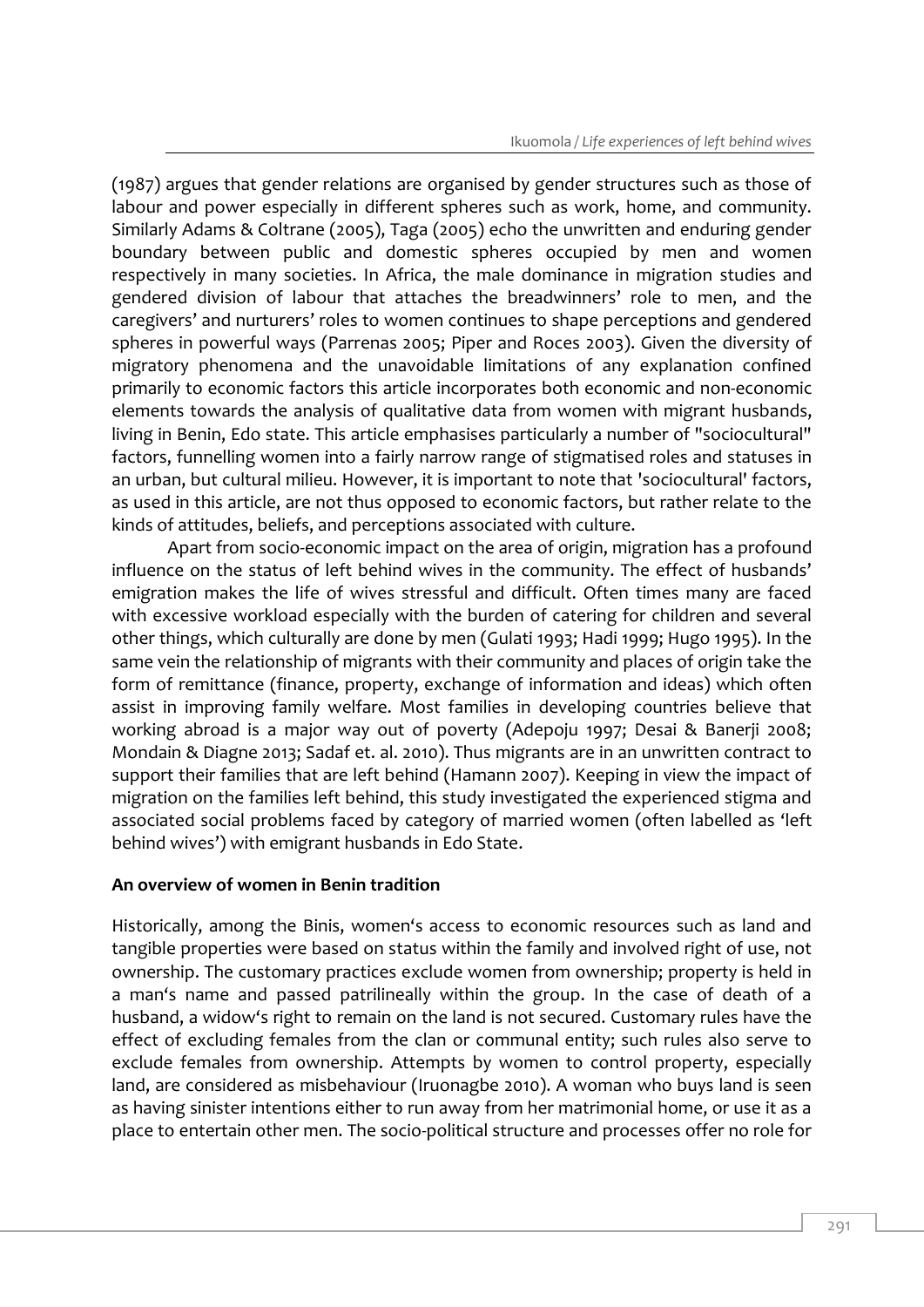women. Gender inequality pervades all aspects of life (Bradbury 1957; Omorodion 2011). Women generally are excluded from inheritance and therefore cannot share or inherit land from either their patrilineage or matrilineage. In addition, inheritance is strictly by primogeniture, with the most senior son becoming the custodian of their father's property and liability (Bradbury 1957; Eboreime 1980). Marriage is permissible only between persons not related by blood, and is expected to be heterosexual. For many of the people, adultery, homosexuality and incest are classified as abominations that often require cleansing through rituals to prevent calamities befalling the families of those who offend. The threat of women gaining power through property ownership makes society frown upon women who go ahead to acquire property of their own.

Although women under statutory law have ownership and inheritance rights, under customary law, these rights are not upheld. It is almost universal in Nigerian customary law that widows have no capacity to inheritance (Adepoju 1997; Oke 2011; Osezua 2013). One reason for this is that there is no concept of co-ownership of property by couples in traditional Nigerian culture, the presumption being that all substantial property, including land belongs to the husband (Oke 2001). The long held tradition, expect women to be satisfied with males being the providers in their lives, and to take whatever is given to them with gratitude, and teach their daughters to do the same (Tripp 2004). With modernity, education and migration; more and more women are breaking the barriers of traditions accumulating wealth by buying directly in the open market, often in places not connected to their lineage (Omorodion 2009). Similarly, the historical dominance of migration by men is gradually changing as more and more women left behind are becoming enlightened, empowered, owning and controlling properties in many patriarchal communities (Brink 1991; Desai & Banerji 2008; Lan 2003). However the fact remains that a number cultural practices deeply entrenched discriminatory views, beliefs and stigmatisation about the role and position of women directly and/or indirectly; and often affront the dignity of women when measured against modern acceptable standards of behaviour and civility (Tripp 2004; Osezua 2013). The role differentiations and expectations in society relegate women to an inferior position from birth throughout their lives. Similarly harmful traditional and cultural practices maintain the subordination of women in society and legitimise and perpetuate gender based violence.

#### **Methodology**

The research consists of an ethnographic study which involves the in-depth interviews of 21 left behind wives' in Edo State, Nigeria. In this study, all respondents' husbands are international migrants working in both the informal and formal sectors in Europe (Germany, Belgium, Sweden and Spain) and America. None of their wives (respondents) have ever been to these countries. This study is thus qualitative in nature. Data were gathered over a three-month period of ethnographic fieldwork among women in Benin, Edo State, Nigeria. Edo State is an inland state in mid-western Nigeria. Its capital is Benin City. It is bounded in the north and east by Kogi State, in the south by Delta State and in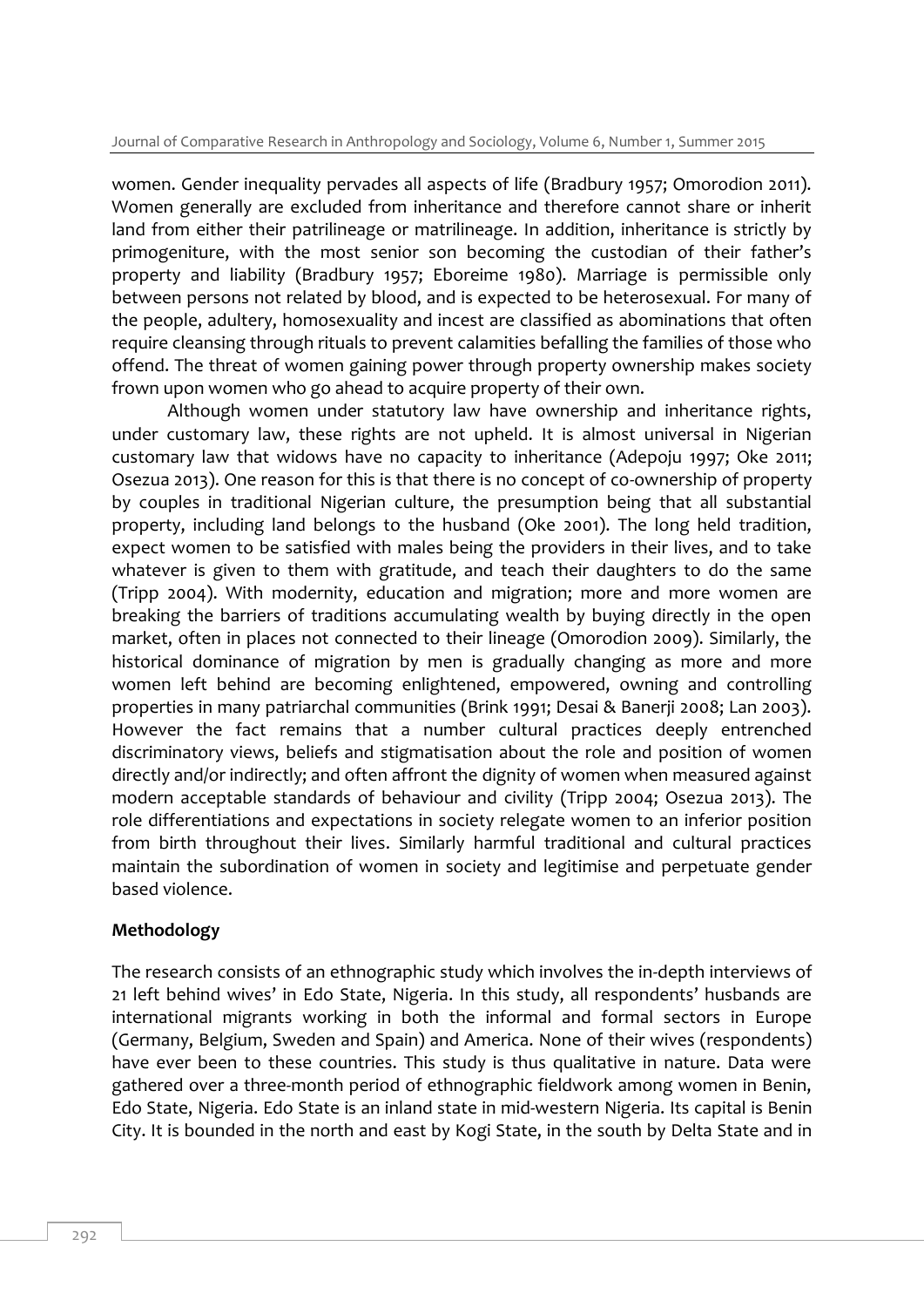the west by Ondo State. The state is located in the South-South Geo-Political Zone of Nigeria. Naturally the state is endowed with abundant resources like crude oil, natural gas, clay, marble and limestone; similarly with a rich cultural heritage; famous for its unique bronze, brass and ivory works of art. The 2006 Census estimates the population at 3,233,366, with a 2013 estimate of 4,553,667 (National Population Commission 2013). It remains principally inhabited by Edo-speaking people, plus a large population of migrants (NPC 2013; Omorodion 2009). The foundation of the socio-political system amongst the Bini, is built on a firm patriarchal tradition (Bradbury 1957; Eboreime 1980).

Data were collected through comprehensive face-to-face interviews and participant observation from 21 left behind wives in selected quarters within Benin City (Uselu, Oliha, Ogida, Uzebu, and Uwelu). These are notable and historical locations within the modern Benin Kingdom. Interviews were conducted in English and Edo languages and lasted approximately one hour for each respondent. This was done using a Wengraf's Life – history qualitative research interviewing, which involves a narrative and semi-structured method questionnaire "tell me the story/history of your life" (Wengraf 2001). The respondents were contacted at their different homes, offices and places of choice with prior appointments through telephonic and personal contact. Respondents' ages range between 26-51 years at the time of the research. Field-notes were also used as a means of getting data. A snowball approach was adopted to gain access to research participants. The snowball technique was useful in identifying the social networks of participants required for this research in Edo State. That is to say, participants that were interviewed helped in recommending other people that meet the criteria of the study and those recommended were contacted and interviewed. Of the 21 respondents (left behind wives) only 8 of their husbands were employed in the informal sector, while others (13) were self employed businessmen in the informal economy prior to their sojourn abroad. On the other hand, two-third (14) of the left behind wives were self employed as petty traders, as against 7 working in the formal sector. Thus the socioeconomic statuses of respondents varied. Data collected were subjected to content analysis, limited to interviews with left behind wives on discussions within the scope of husbands' migration and life experiences thereafter within and outside the family, with specific emphasis on husbands absence. Major issues surrounding the narratives revealed cultural constraints, familial burden and expectations, household leadership tussles, and reoccurring stigmatisations forming the basis for discussion below.

## **Empirical findings and discussion**

There were several issues raised by participants buttressing the ways and manners, familial behaviours and cultural practices stigmatise and undermine women's status as left behind wives within and outside their homes. However, for the sake of brevity, the analysis of the data was discussed under the major subthemes of: familial surveillance and cultural constrains on left behind wives; fears and expectations; disappointments and resilience after husbands' departure; their experiences as household heads and entrepreneurs; and lastly their narratives as a stigmatised group.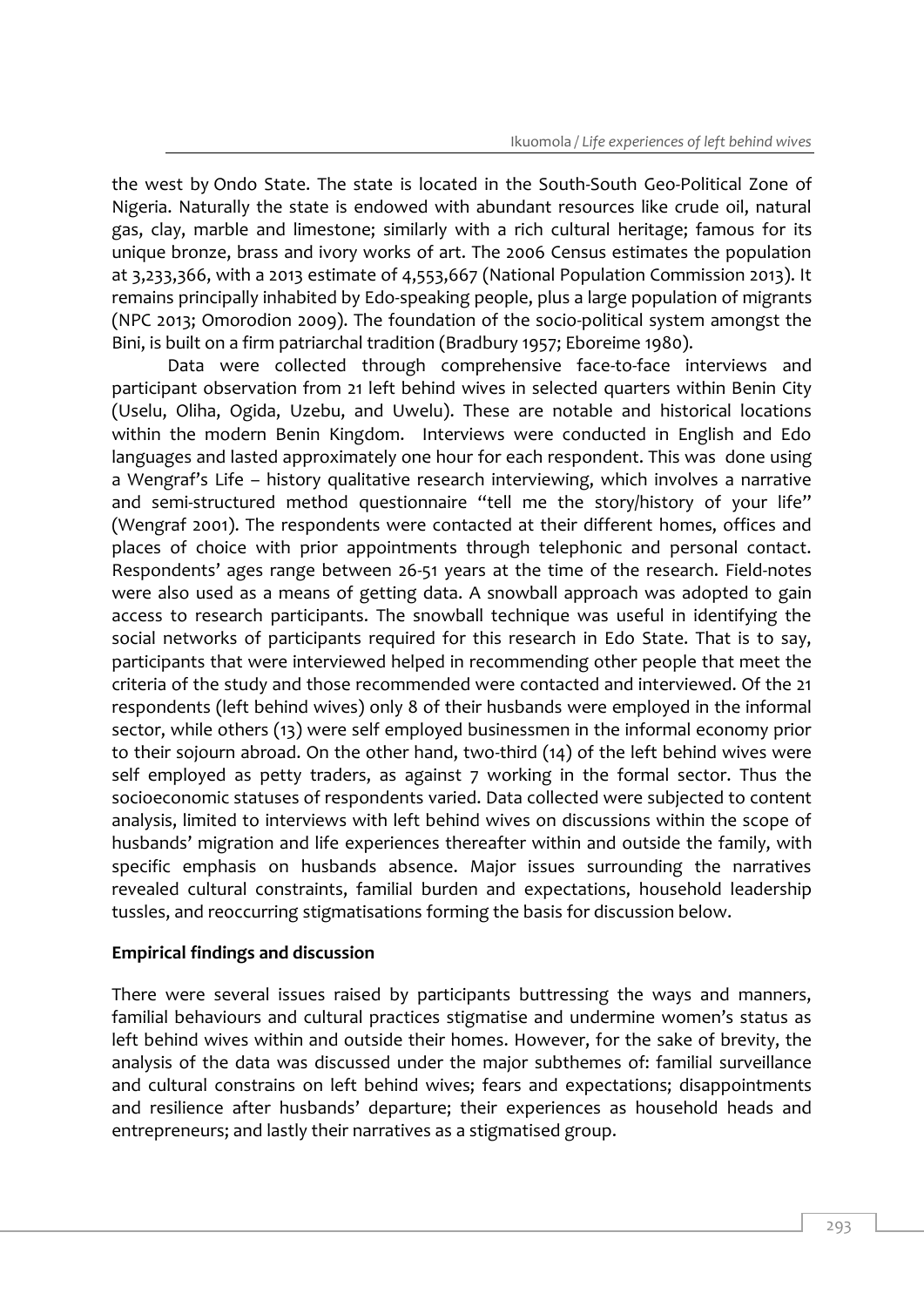#### *Familial surveillance and cultural constrains on left behind wives*

The family is said to be a social institution which creates patriarchal practices by socialising the young to accept socially and sexually differentiated roles (Kambarami 2006). In most African culture, from a tender age the socialisation process strictly differentiates the girl from the boy child. Males are socialised to view themselves as breadwinners and heads of households whilst females are taught to be obedient and submissive to the family and cultural dictates. In the case of a married woman these expectations often become problematic in the absence of the husband (Mondain and Diagne 2013). Respondents noted that extended family intrusion in existing housing arrangement was the first among all other challenges. This was informed by the cultural norms among the Binis that, married women should not stay alone in the absence of their husbands except in circumstances of divorce or death (Bradbury 1973; UNICRI/UNODC, 2003). Thus respondents were either living with their in-laws in the same apartment or very close to their husbands' relatives, whom often were assigned to protect, monitor and spy on them. For those who never had a personal building of theirs prior to their husbands' departure, where to stay was a major decision left behind wives had to take. This decision is often made in conjunction with husbands, other times with relatives but in the overall interest of the in-laws.

Though it was expected that decision-making power of women will increase in the absence of their husbands, this was never the case. And as consistent with literature women empowerment regarding decision-making in the absence of their husbands is limited within the boundaries of the nuclear family (Jejeebhoy & Sathar 2001; Mondain & Diagne 2013). Similarly earlier literature on migration and family dynamics emphasized the commonality of families 'left behind' by male migrants, with married women acting as de facto heads of households in the absence of their husbands. In other cases the wife and children are expected to move into any of the husbands' siblings household (Archambault 2010; Gordon 1981; Morrison et al. 2007; Posel 200; Schafer 2000). According to the Bini tradition, the household head is always the husband or his male relative in his absence. Inherently wives/women are culturally disadvantaged in household decision-making (Bradbury 1957; Eboreime 1980). Only three of the respondents had no close relatives monitoring their daily routine (R3, R8 and R10). This was as a result of their age. Respondent 3 and 10 were in their late 40s while respondent 8 was in her mid-50s. This indicates that age is a very important variable in the relative freedom and power women have over familial decisions and living arrangements. Age was described as very important for three reasons: (1) they have been married for long (2) their children were all grownup and (3) cases of infidelity has never been an issue since they got married (they were also contributors to their husband's journey and success). These were echoed in following narratives:

> [...] I am an elder myself, with my age, there are very few in-laws, who would dare me, or accuse me of anything, knowing what I have contributed to the marriage and the life of my husband (R8/Trader/ Secondary education/55 years/Ogida).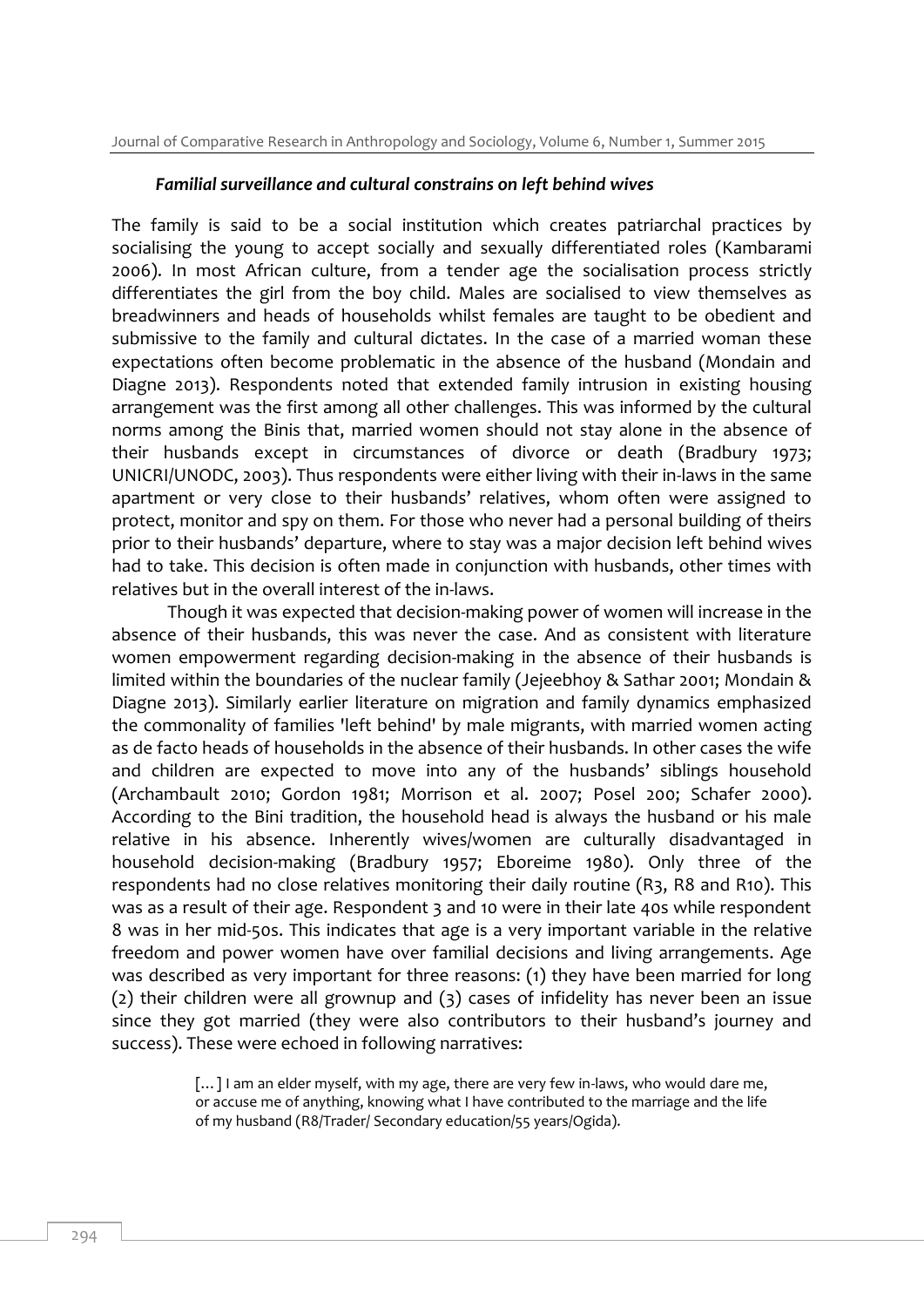[...] We have been married for long with grownup kids around. They can stand for me in case there are issues from the extended family. We relate cordially with the extended family, no interference of whatsoever, certainly not now! (R3/Civil Servant/University education/46 years/Uzebu).

[...] Since our marriage took place about twenty years ago, I rarely stay at home. The family knows that I am a business person. So they mind their business, while I do mine. So there are no serious strains in relationship between us since my husband left (R10/Nurse/48 years/Uwelu).

However for younger wives, the following narratives revealed that there were series of surveillance on them which often restrict their freedom.

> [...] It was a difficult year, after his emigration. My first child was about two years old. My father-in-law made it clear that it would be nice for us not to renew the rent of the two-bedroom apartment we were then occupying. He said that customarily it is expected of us to move into the family house, since their son was away. So I had no option but to move into the extended family settings, since my husband did not object to it (R6/fashion designer/29 years/Oliha).

> [...] The family was very happy when my husband made it known that he has secured a visa to Belgium. The joy was short-lived, with in-laws visiting always. My sister in-laws made my apartment their second home. There was no breathing space for me and my three children. One day I got fed-up and asked them to leave, because I could not cater for the entire family. This generated a lot of issues. My action was misinterpreted and relayed negatively, they informed my husband 'that I sent them parking in order to be free and have fun with other men around. This allegation almost broke up my marriage. After much persuasion we both agreed that my mother in-law should be the only one to stay with the family (R14/Event Manager/ Secondary education/35 years/Uselu).

> [...] Life has its ups and downs, I felt so bad, when my husband left, especially when families and friends pork nose and interfere with one's movement. I cannot imagine inlaws descending so low, informing neighbours to keep records of my daily routines! (R1/Nurse/University education/32 years/Ogida).

The disparity in cultural interference on women is obvious in the way and manner older wives with grownup children are better accommodated on emigration of their husbands. Similarly the relationship with in-laws was also more cordial for independent wives, with little or no restrictions on their daily activities. Nonetheless for younger wives, the reverse was noted as in-laws sometimes restrict and interfere with their routines. These restrictions on women, (often based on culture, traditions, familial and behavioural profiles) have been noted in several studies as hindering the aspirations of women as well as their children in the absence of their husbands in many developing countries (Bloom et al. 2001; Brown 1983; Gulati 1993; Okome 2003). Respondent 5 noted that the motive behind restrictions of women is linked to the fear of adultery in the absence of their husbands or a male relative around. Respondent 9, a working class mother, was of the opinion that family interference precede husbands sojourn 'it is also a function of how family members were interfering before the departure of the husband'. Irrespective of the case, restrictions and surveillance have been emphasised as a cultural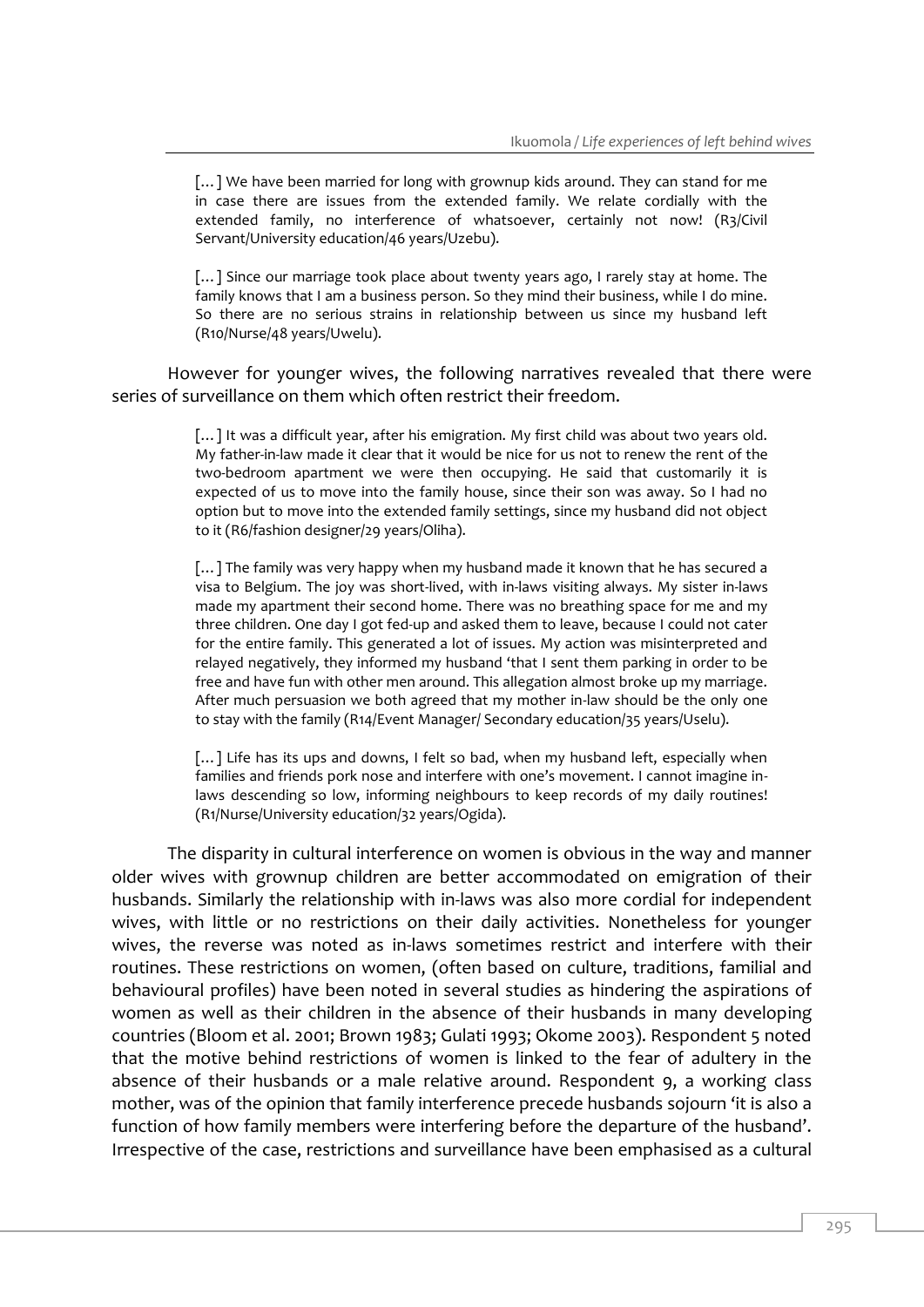constrain through socialisation, more often than not on the female child. In India, for example, Bloom et al. (2001), concur that women are expected to get permission from an older family member in the absence of their husbands, or elderly male relative. Similarly respondents highlighted the cultural dictate of the Binis, which stipulates that a male inlaw irrespective of his age, should grant such permission in the absence of an elderly person:

> [...] I once went out with a friend to a nearby market to purchase some personal items. We later spent some time with other friends and I returned late, my mother in-law was furious, that I should have informed her when I was leaving. I replied that she was not in as at the time I left. To my surprise she told me that I should have taken permission from my brother in-law who is very much younger. I felt insulted. But she told me that it is just what the Bini culture stipulates and subsequently I had to obey to avoid problems (R3/Civil Servant/University education/46 years/Uzebu).

Another respondent narrated her situation as 'much better' because she was not living with her in-laws, nevertheless there is an extended family member watching over her and whom she is also expected to report her daily routines:

> [...] Since my husband left, my life and that of my children have been built around an elderly aunty. I must either go to her place or she comes to my place to see how we are faring before leaving for work in the morning, On weekends, if I am tired, I will ask my children to send my regards to her, if not she will make a phone call or walk down to my house. This does not really bother me because she is not only elderly but also friendly (R13/Civil Servant and Businesswoman/University education/32 years/Uwelu).

#### *Fears and expectations from left behind wives*

Narratives echoed the fears and expectations among husbands' relatives regarding the independence wives enjoyed in their husband's absence. Women married into families that are more traditional as explained by respondents, often were caught in this web. As with R6, 'with my in-laws, it is difficult for me to do things without their knowledge, they live a communal life and will not tolerate any woman's action either in the decision making or execution of household projects'. They believe that all women should be tamed, or else, they will become uncontrollable. The whole idea about monitoring of wives is built in what another respondent (R1) regarded as the fear of women becoming promiscuous or vulnerable to male advances.

> [...] One thing family members especially in-laws fail to understand is that no matter the amount of monitoring, a woman who will cheat will definitely cheat. A promiscuous woman will be promiscuous even if the husband is around. So it is just the fear among the older ones, who see women as cultural items that must be preserved and protected in the absence of their husbands (R1/Nurse/University education/32 years/Ogida).

Though some interviewees and family members regarded the surveillance on them as an informal social protection measure, it however encompasses a wide range of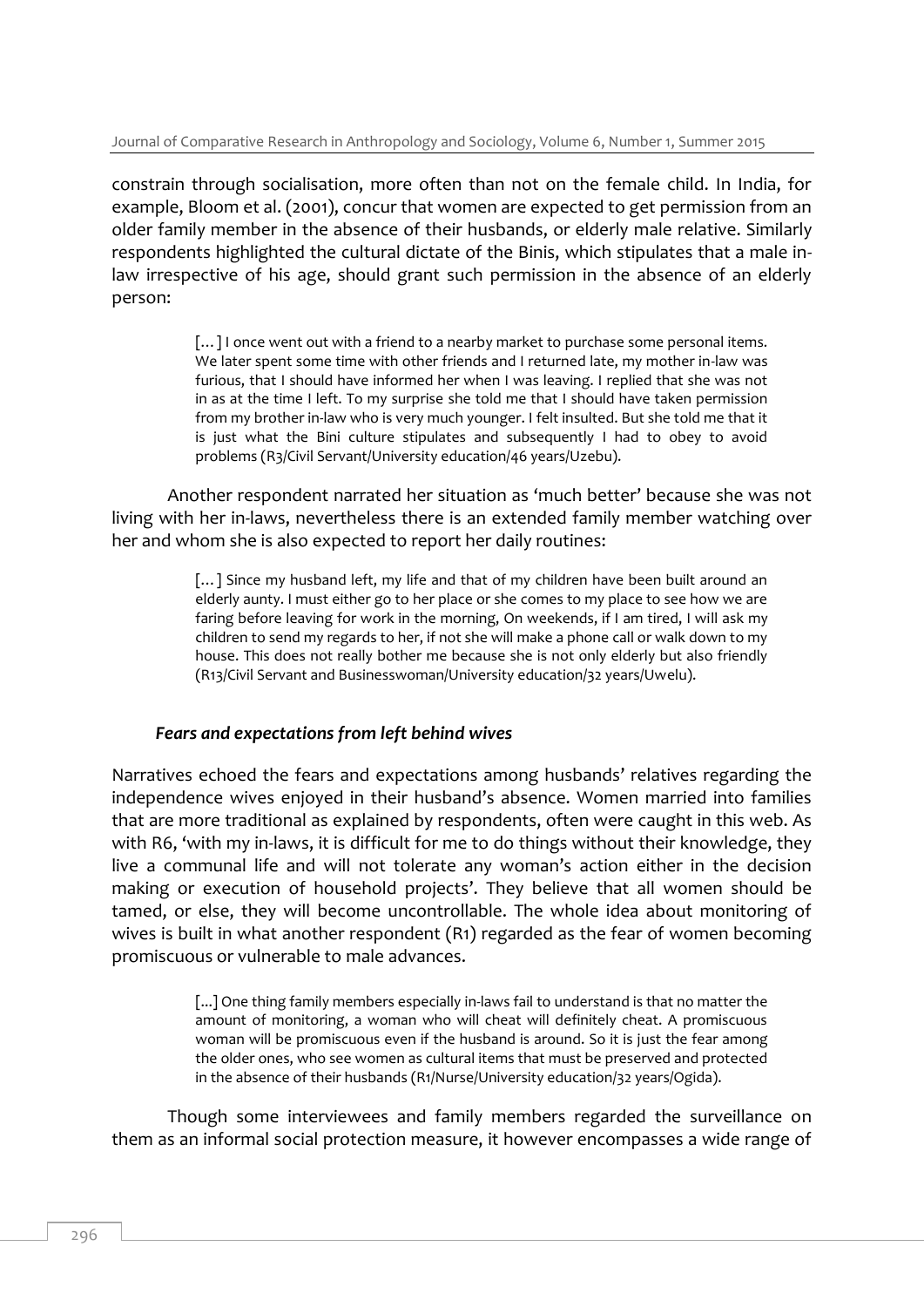support, and varied widely in different households. For wives living in the same household with their in-laws, responses reveal that in-laws were very supportive in household chores and most especially during pregnancy, early stage of child birth, during and after their husbands' emigration.

> [...] Having my in-laws around as a newly married couple was fantastic; they were caring and helpful with daily responsibilities, assisting me with my four kids. Going to work and shopping was very easy with them around. However with the departure of my husband, things gradually changed, most of the assistance reduced. Ever since then it has been difficult having them around (R16/Trader/Secondary education/29 years/Uzebu).

Among younger respondents with more than two members of their husbands' relatives living with them, as time runs by, animosity and conflict often characterised their relationship with the extended family. According to R21, it involves first a friendly atmosphere and later a heated relationship:

> [...] At the early stage of my husband's departure, my in-laws were very supportive and caring, but with time relationships were strained. Currently it is difficult to ask older inlaws to assist in some of the household chores, except they voluntarily decide to give a helping hand. Telling them what is expected of them is taken as an insult and disrespect. In the long run the cost of having them around is really expensive financially and socially (R21/Trader/Secondary education/32 years/Ogida).

Younger wives/mothers were major beneficiaries of the cultural practices of wives living with their in-laws in the absence of their husbands. Contrarily, for older respondents, the need to complement the remittances from their husband at the early stage of migration created a lot of tension. Instances were narrated on how family members opposed such ideas:

> [...] It got to a time, the financial arrangement made before leaving was not able to support the family, (myself, three kids and a housemaid) and my in-laws were not forthcoming. I was accused of spending too much. Then I had to let go my housemaid, still that was not enough, the kids' school fees were rising, what was left was for me to get a job, which I did and started working to support the family since my husband was yet to get a better job overseas, and my health was not helping either. Then things changed, I stopped bothering my in-laws. This did not go down well with them, I was told that I was looking for freedom. Some extended family members were of the opinion that I was having affairs with men for financial stability and other derogatory words (R7/Civil Servant/Polytechnic education/29 years/Oliha).

From the above it could be inferred that economic down turn in the absence of the husband will push a woman and most especially a mother to go the extra mile in searching for economic opportunities to cater for the children and in maintaining the household, prior to the husband economic recovery. This is because no woman would like the children to go hungry when they are still in their tender ages.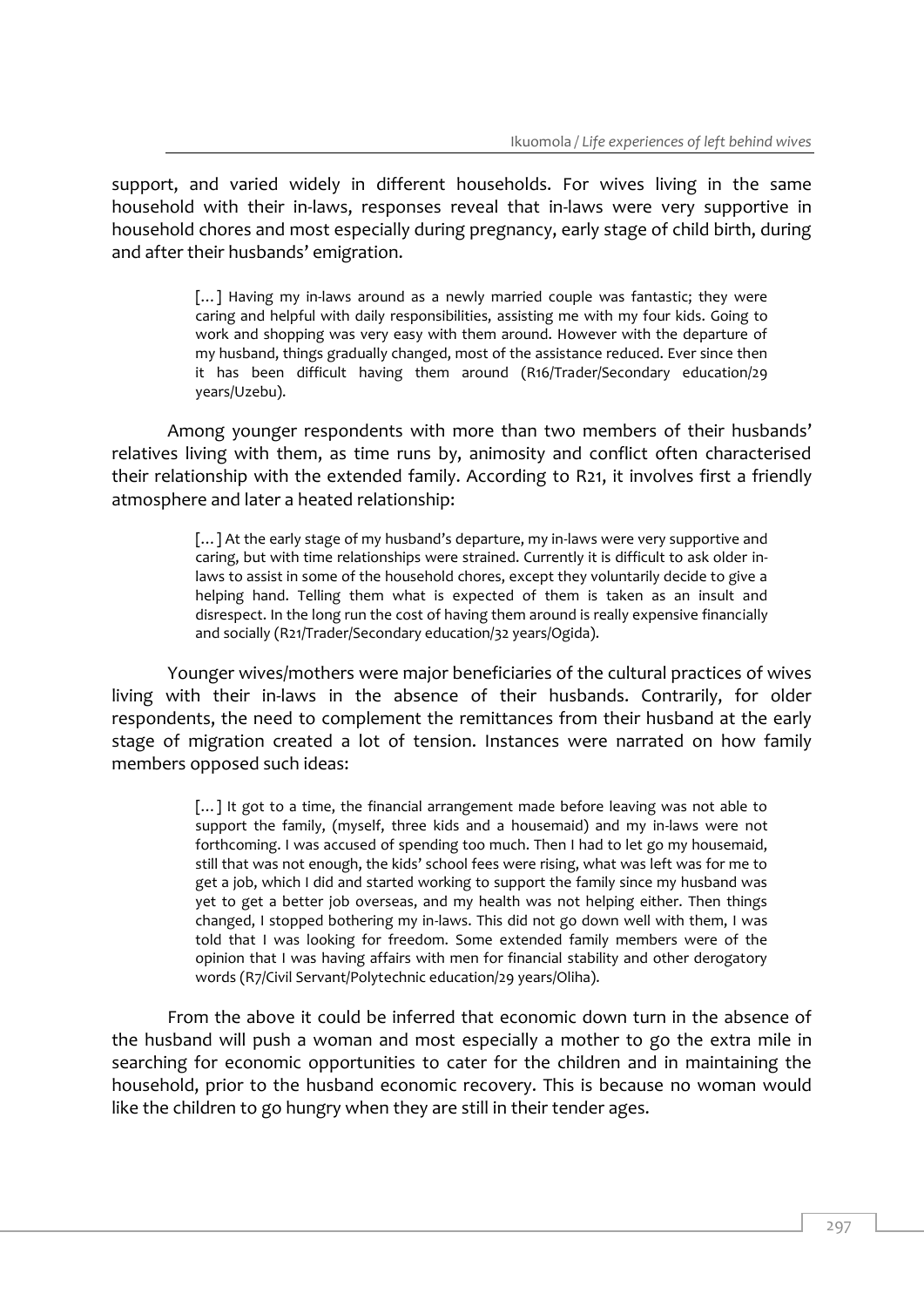#### *Disappointments and resilience after husbands' departure*

The statement above points to the fact that left behind wives, were faced with numerous experiences and difficulties in the absence of their husbands. Although many women had encouraged their husbands to emigrate, they worried nevertheless that their husbands may fail to find jobs in the host countries. In such a case, most especially if their husbands were unskilled and without jobs prior to their departure, women often considered engaging in some kind of cash earning activities, usually petty trading in the local markets and at home, using their verandas. The aspect of women encouraging and supporting their husbands' decision to migrate is often not emphasised unlike the role of the larger kinship network support in migration (Akanle 2012; Desai & Banerji 2008; Onyeonoru 2004). Working class wives noted their involvement financially and in the decision of their husbands to emigrate:

> [...] My experience was quite different, because I was and still working before my husband left and the decision was made jointly. My contribution financially to his leaving cannot be quantified, just the way our house was jointly built. It was difficult for him to secure a reasonable job abroad and for two years I was left with four children. This meant I had to cater for the children alone. It got to a stage it became a struggle to provide regular meals for the household. I had to move my children from a private to a public school to reduce the expenses. The family socio-economic condition dwindled to the extent that colleagues at my workplace often made jest of me whenever I advertise and sell some petty items after working hours. I was often welcomed with songs and slogans such as: 'Akata wife'; Wife for Nigeria, husband for abroad, na food be the ko ko'! (R11/Civil Servant/University education/40years/Uselu).

The concluding remark of respondent 11, simply means a woman's status as a 'migrant wife' does not portray anything good, if she is not economically empowered. In difficult times women were expected to manage the household on their own, without specific and prior arrangements. In other cases wives' limited access to husbands' remittances especially where the majority of transfer passes through in-laws, who exercise strict level of control over disbursements and expenditures was among other disappointments experienced. Interviews revealed that on the eve of migration, wives are often overwhelmed and accept any arrangements made by their husbands. Usually money was entrusted with them, often from past savings, loans, and financial assistance from relatives, to manage the household, with the notion that their husbands will get employed as soon as possible in the host countries and start sending money immediately and regularly. This was not always the case. Women were forced to complement their husbands' effort with whatever they get. According to a respondent in her mid-thirties, she noted:

> [...] I learnt my lesson shortly after he left, he made a standing order that whenever I am in need financially, his elder brother will be of help. This arrangement only worked for the first six months, then he started complaining that my husband has not sent him anything since he left and that he can no longer assist me. It was then I made up my mind to get a shop, in order to earn some income (R12/Civil Servant and Trader/Secondary education/35 years/Uwelu).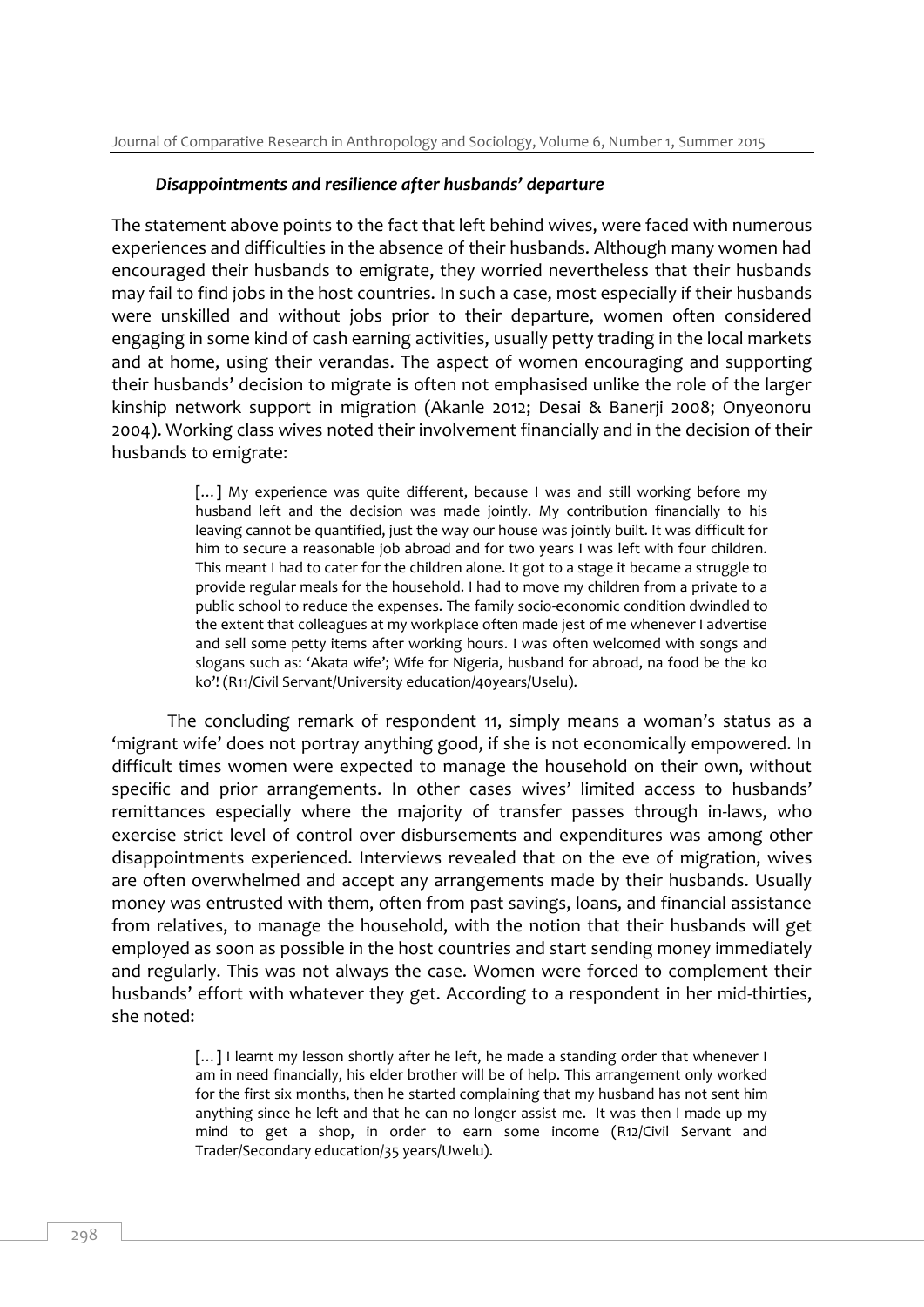#### Another corroborated:

[...] My husband does not send much, what I get from him can only pay the children's school fees and nothing more. I have to provide food and other needs for the household. This is the major issue giving me concern. When the complaint was becoming too much for me to bear, I had to take a loan and start a business. The stress of doing business is really affecting the quality time expected of me from my children. Similarly my health and the constant thought of how to settle the loan is more torturing, than not seeing my husband for over five years (R13/Civil Servant and Businesswoman/University education/32 years/Uwelu).

From the above analysis, migration brought considerable changes to household responsibilities hitherto handled by husbands, such as children fees, healthcare and other unanticipated financial needs from the family. This overwhelmed wives especially those who were not gainfully employed prior to their husbands' migration. For wives who had always managed the financial affairs of their households, they experienced less stress in their situation, although they lost access to the total income of their husbands, at least temporarily. Prior to migration, 15 of the 21 interviewees had their husbands as sole financiers of household expenses, while 7 received partial allowances. During their husbands' emigration, however, they became the sole budget managers of their households, an experience which they all welcomed but admitted as overwhelming at first. In the same vein discussions also revealed that women are becoming more empowered in the community. This was attributed to the increasing number of women owned houses, properties and small businesses across the town, as well as the recent history of husbands and/or wives living and working abroad. Empowerment of women in the community nevertheless had its own challenges as explained in the experiences of left behind wives who are now proud owners of houses and businesses in the community.

## *Left behind wives and their experiences as household heads and entrepreneurs*

The saying that 'there are more female landladies than landlords in Benin' as explained by respondents' was often used to tease left behind wives and female returnee migrants (R7; R9; R14) This historically emanated from the fact that culturally land has been recognised as a primary source of wealth, social status, and power, often left in the preserve of the male gender (Omorodion 2011). Similarly it is the basis for shelter, food, and economic activities. The speed at which modernisation and urbanisation is taking place in Edo State has brought a number of women into the mainstream economy as well as owning of landed properties and houses. Though R2 and R11 noted that they have been empowered by their husbands in building houses and establishment of businesses, but just like other respondents empowerment was described as a major benefit of having a husband abroad. Cases of left behind wives, owning a house, managing a small business venture or being called a landlady, were described as a reality that is still very difficult to accept: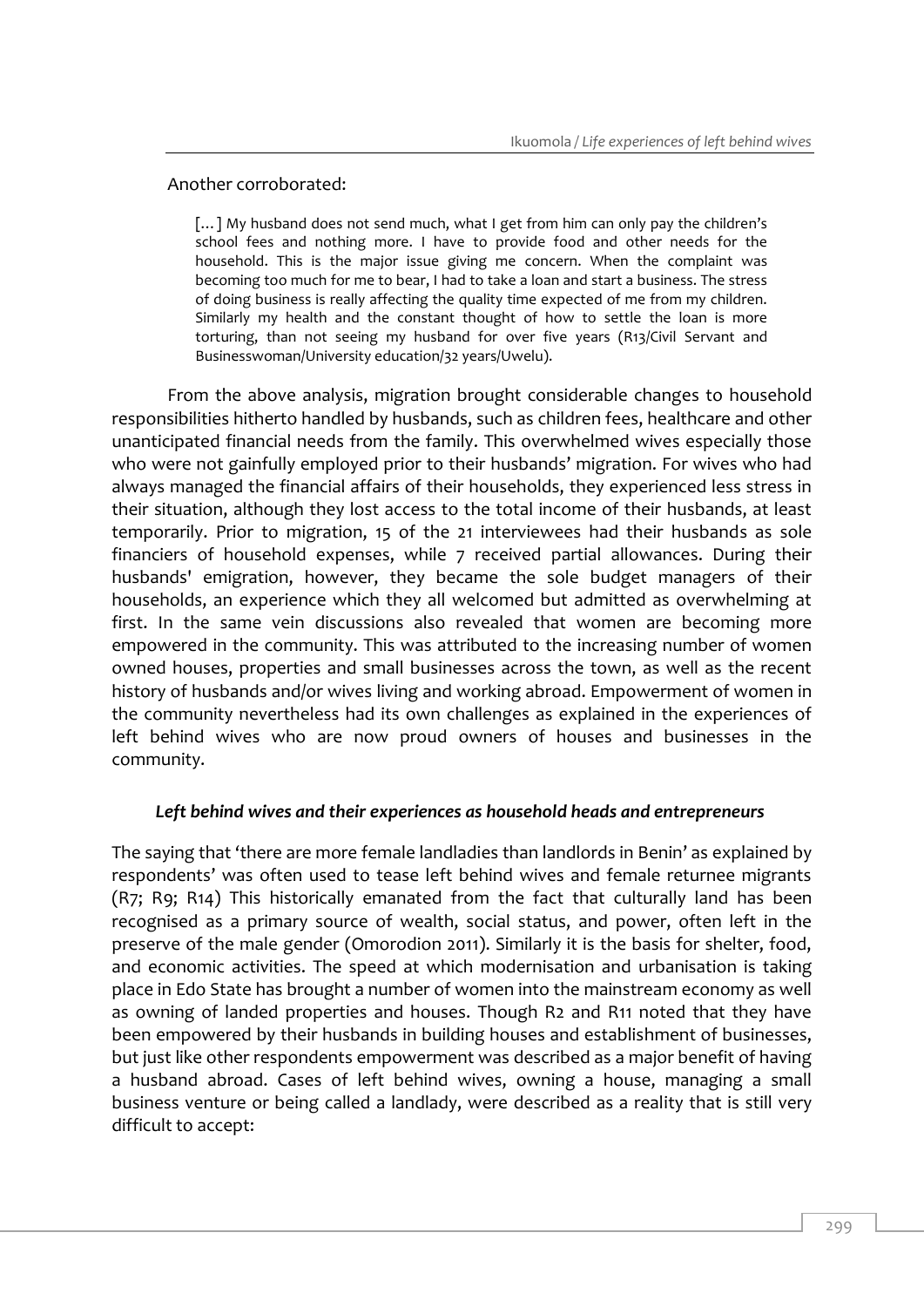[...] The culture still frowns at the idea of being called a landlady or owning a business venture. Family members and tenants would want you to refer to the house as 'my husband's house'. As a young woman they keep asking me 'where is my husband and the owner of the business? (R20/Businesswoman/Secondary education/39 years/Ogida).

The above statement simply implies that different favourable preferences exist on who should own a house or control a thriving enterprise. While is it not derogatory for men irrespective of age and for elderly women to own a house and be called a landlord and landladies, in the case of younger woman, being called a landlady often comes with different and suspicious interpretations. These situations are put into words by a woman who acts as the landlady in the absence of her husband:

> [...] While my mother in-laws can claim to be the owner of the building and properties without much stigma, I cannot because am not in the elderly category. When younger women say they are landladies, the belief is that they must have either lost their husbands or may have killed them in order to inherit their properties. Some of us tend not to see ourselves as the house owners, because of what others will say (R15/Civil Servants/Secondary education/43 years/Oliha).

#### Another reiterated:

[...] Once people know you have built a house and that your husband has not been seen for years, the notion is that one must have used a spell on him, not to return home (R9/High School Teacher/University education/42 years/Ogida).

By implication, stigma and gender inequality in land and ownership of houses are related to the cultural privilege and preference for the male child in inheritance, succession rites, and other cultural norms in general (Oke 2001; Taga 2005; Iruonagbe 2010). The fact that land is an important springboard in alleviating poverty in many parts of Africa puts women at a disadvantage economically in household and community relationships. In the pursuit for economic empowerment, many women are faced with various economic difficulties and stress which often constitute major challenges facing left behind wives. The trauma and fear of their husbands remarrying or dying abroad was also echoed. The sequence of events in the lives of R7 and R11, reveal some of the sufferings and stress migrants' wives faced in their husbands' absence. First is the responsibility of seeing to the affairs of the children, which is completely left on the shoulders as mothers and wives. Secondly, more often than not, the longer it takes for husbands to get jobs, the more economic strain on wives and the extended family. This explains the major reason why many left behind wives are forced to engage in more than one economic activity to support the family. The complaint of having to shoulder the day to day expenses and affairs of the children was one too many for those whose husbands do not send money home regularly. Though a number of literature have shown that such complaints can be analysed from the notion that women preferred investing their incomes in items for which they could claim ownership and whose presence was a constant reminder of women's extra-mural contribution to the household (Eelens 1992; Hoodfar 1997; Moot 1992), it nevertheless justifies the long-time absence of husbands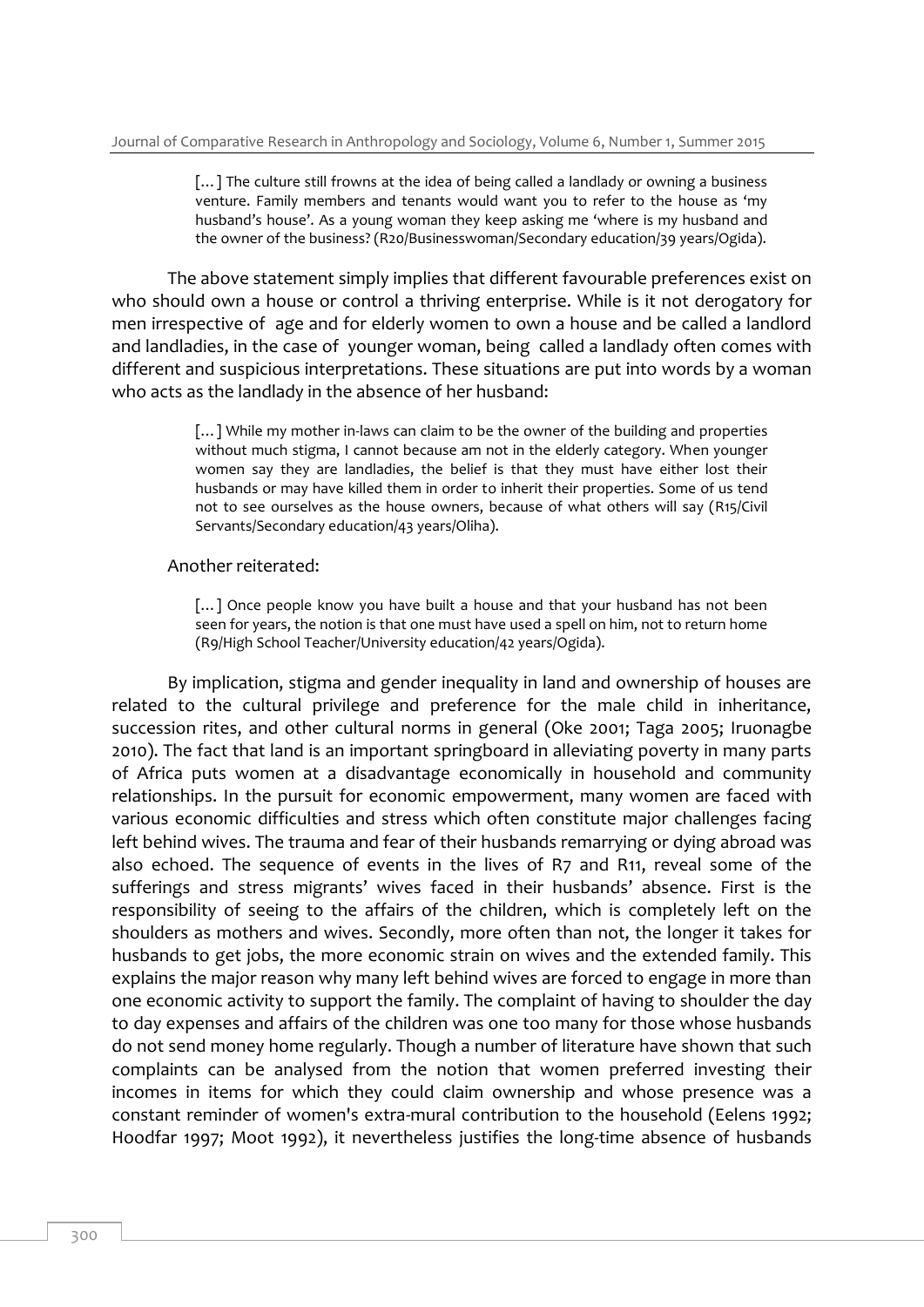from their wives with regards to the hardship involve in catering for children and other extended family members. Traditionally and to a large extent, in contemporary times all domestic chores and homemaking responsibilities in Africa remained the wife's responsibility, thus wage-earning wives felt that their hard work and extra effort only serve to enable their husbands to shirk their responsibilities. For wives who were hitherto not working, getting a job becomes unavoidable. Situations such as this often attract remarks that are not palatable. The following quotes illustrate these situations:

> [...] Derogatory jokes and tantrums from friends and colleagues at the workplace such as 'having a good life in Nigeria is much better than having a husband abroad' are traumatising (R12/Civil Servant and Trader/Secondary education/35 years/Uwelu).

> [...] Apart from all sorts of name calling and negative remarks people make about me, whenever I take my goods to people around the neighbourhood and market place to sell, sometimes I am reminded of the possibilities of my husband, not returning back to Nigeria or of returning home with a European wife and children. I laugh over it and pray it does not happen (R8/Trader/Secondary education/55 years/Ogida).

Another respondent sustained the above position:

[...] Having a husband abroad no longer commands respect 'my husband is living abroad but there is nothing to show for it'. This is because returns do not come as often as when due. With extended families interference, the little money sent is shared. Sometimes it becomes difficult to ask for help, as they believe that any woman with a husband abroad should not be in need. People laugh at me saying 'having a husband abroad is not the ultimate' (R1/Nurse/University education/32 years/Ogida).

She noted other slogans such as 'nothing to show for it', 'conditions remain the same' hustling continues'. These literally mean that wives with migrant husbands often remain in the same position economically, because there are no clear cut evidences to show that they have their spouses overseas. Generally having a husband overseas was expected to uplift women's status and economic power in the community, just as in other countries with long migration history. Findings in Mexico, India and Senegal revealed how women overcome economic difficulties and patriarchal constraints by expanding their ingenuities, responsibilities and acquisition of skills in tasks hitherto not envisaged such as hiring and supervision of agricultural labour. (Hondagneu-Setelo 1999; Mascarenhas-Keyes 1990; Mondain & Diagne 2013). Some of these ingenuities of left behind wives have not only gone unnoticed but also have come with stigma and oppositions as many become economically liberated among the extended families.

## *Narratives of derogatory appellation and stigmatised identity*

Often culture and power are in the hands of the family, with male heads and in-laws lording over women, and obviously more on married women whose husbands are far away. Going by the premise that stigma is entirely dependent on social, economic, and political power; it thus apparently takes power to stigmatise (Fiske 1998; Link & Phelan 2001). Narratives buttress the powerlessness of women in contending and challenging in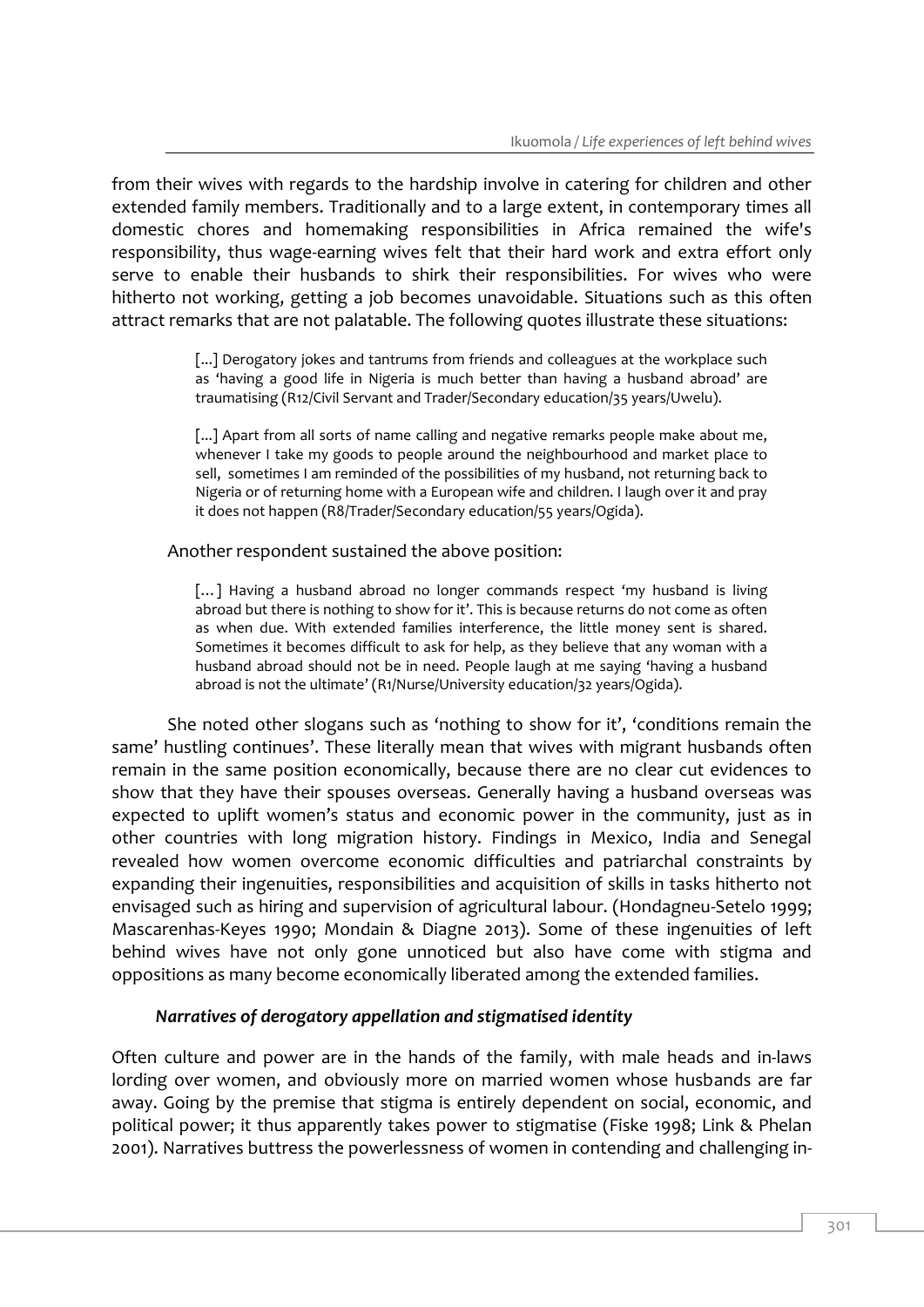laws in the aftermath of their husbands' departure. As discussed in earlier quotes, the powerful role of in-laws over left behind wives was obvious. However, the role of the society and significant others in stigma production is frequently overlooked because power differences are so taken for granted as to seem unproblematic and at best cultural, especially in a patriarchal setting, where people think of economic power and freedom as preserve for men, and promiscuity and silence for women. The tendency thus, is to focus on the attributes associated with these conditions rather than on power differences between, men and in-laws who have power and left behind wives who do not. Often they are left at the mercies of family members as shown in their narratives. The social cultural challenges and stigmatisation of women are not limited or produced within the family context only, but also amidst friends and the society at large.

The emanating traumatic experiences were linked not only to husbands' departure and inadequate arrangement but also on family pressure that follows the departure of a spouse, which seem to be greater for wives living with in-laws, than wives in separate living arrangements. As R10 reiterated, 'sometimes I am treated as if I am a widow, I am deprived of the little freedom I enjoyed while my husband was around'. Her state buttresses the fact that patriarchal societies confer social status on a woman through a man. A decrease in women social status, will not only have implications for their livelihood, and quality of life, but also increases women's vulnerability to discrimination, abuse, harassment, gender-based violence, as well as ability to assert their rights. Though both women and men experience increased social pressure, especially on each other's absence, but in opposite directions. For instance women are pressured to remain 'loyal' and 'faithful' in the absence of their husbands. Expectations, surveillance and doubts about faithfulness on respondents were echoed as some of the psycho-social problems they experienced. R9, noted that her husband left for Sweden over seven years ago, and that in the last three years nobody has heard anything from him: 'I noticed that his family members are also confused, now they are becoming friendly and often console me…..for waiting this long'. The experiences of left behind wives are quite diverse from one household, or family to another, it is however very obvious that there are quite a number of challenges left behind wives contend with culturally and psychologically.

## **Conclusion**

The findings of this study indicate that there is a mixed relationship between husbands' migration and socio-economic protection of women, as well as the cultural discrepancies and discriminatory experiences of wives left behind in specific situations. As narrated and observed migrants' wives are faced with a lot of socio-cultural challenges imposed on them most especially by their in-laws. Though respondents appreciated the familial and economic supports rendered, but often than not the over protection and excessive surveillance placed on them were issues of major concern which restrict wives agency in many ways, such as household decision making and freedom to engage in productive activities outside the home. Where they do, many are often stigmatised and alleged as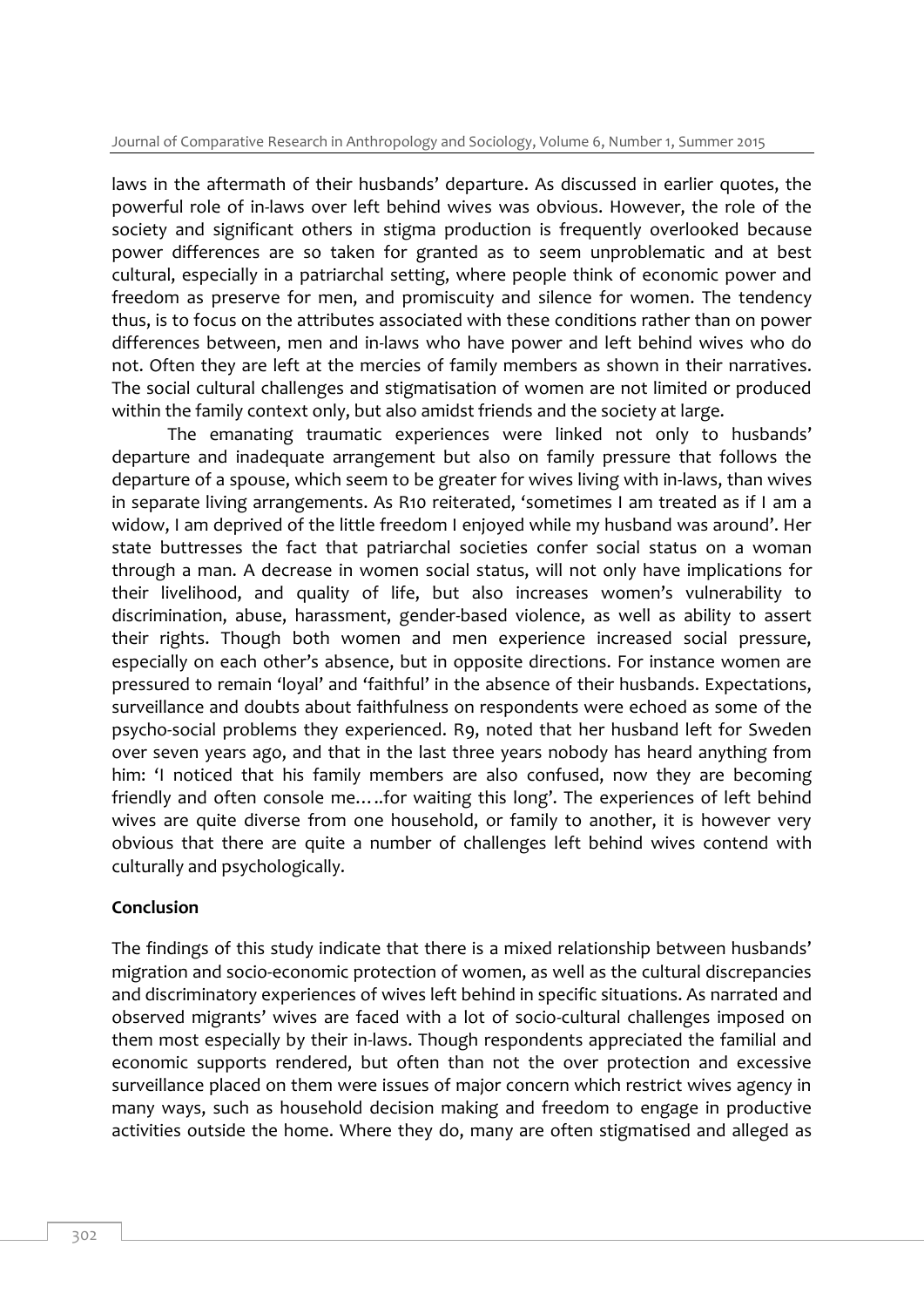unfaithful in their marital commitments. Further these narratives were strongly influenced by cultural beliefs and norms which particularly see women (in this case left behind wives) as the property of the in-laws. Issues relating to the protection, surveillance and other cultural ethos may not be entirely needless, but must be readdressed within the family forces for the benefit of all irrespective of the living arrangement and the economic sojourn of their husbands abroad.

The mixed feeling experienced at the departure of their husbands, was more visible most especially at the initial stages of emigration and times of economic difficulties, especially when remittances were not regular. This was also found to often strain the relationships between wives and their in-laws. However other sides of the picture were quite bleak. Most of the respondents reported loneliness as a major psychological problem after their husbands' departure. Similarly insecurity and lack of guidance and father's affection were also reported as affecting the children left behind. Lastly the study concludes that left-behind wives experiences are quite enormous amidst the economic benefits or expectations from their husbands. Thus, it is also difficult to synthesise the associated stigmatised experiences into a single study, in spite of the evidences to show that culture and belief systems affect the way and manner wives are treated in the absence of their husbands via emigration. The study has shown some of the significant challenges women encounter in the migratory processes of their husbands alongside the one-dimensional and stigmatised vision of women as 'left behind' in a patriarchal society.

#### R E F E R E N C E S

- Archambault, C.S. (2010). Women left behind? Migration, spousal separation, and the autonomy of rural women in Ugweno, Tanzania. *Signs* 35 (4), 919-942.
- Adams, M, & Coltrane. S. (2005). Boys and men in families: The domestic production of gender, power and privilege. In Handbook of studies on men and masculinities, ed. Michael S. Kimmel, Jeff Hearn, and Raewyn Connell, 230–248. Thousand Oaks, CA: Sage.
- Adepoju, A. (1997). Family, population and development in Africa. Development Studies/Africa, (ed.). Zed Books Ltd., London.
- Adepoju, A. (2004). Trends in international migration in and from Africa. In D.S. Massey, & J.E. Taylor (eds.), International Migration Prospects and Policies in a Global Market. Oxford: Oxford University Press.
- Akanle, O. (2012). Kinship support orientations and class dynamics of Nigerian international migrants. *Modern Sociology*. 38 (1), 131-157
- Bamgbose, O. (2002). Prostitution and the future of the female Adolescent in Nigeria. *Therapy and Comparative Criminology* 46: 569-585.
- Bradbury, R. E. (1957). The Benin Kingdom and the Edo-Speaking Peoples of South Western Nigeria. International African Institute. London Passim.
- Bradbury, R.E. (1973). Benin Studies. London: Oxford University Press.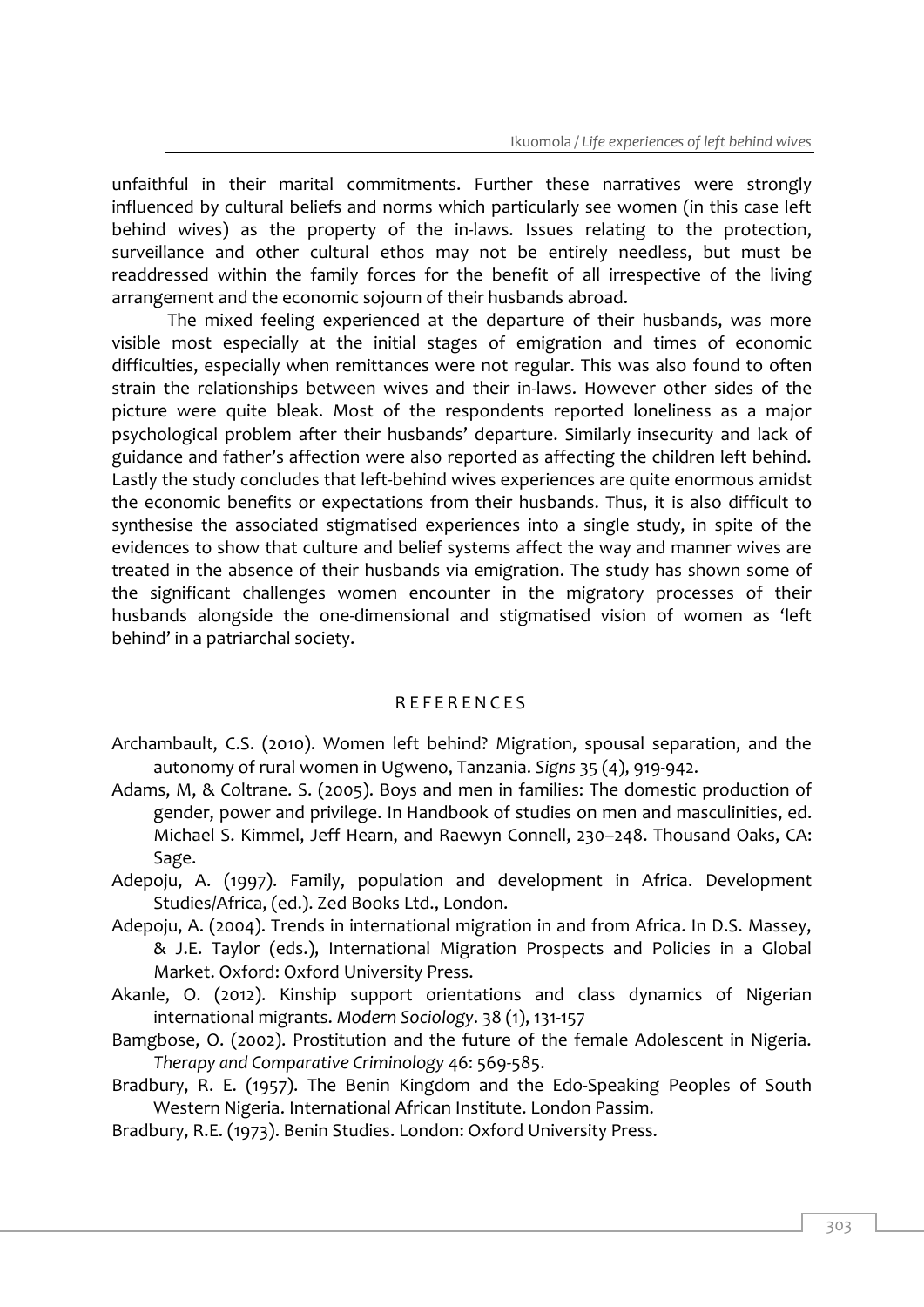- Brink J.H. (1991).The effect of emigration of husbands on the status of their wives: An Egyptian case". *Middle East Studies* 23 (2), 201-211.
- Bloom, S. S., Wypij D, das Gupta M. (2001). Dimensions of women's autonomy and the influence on maternal health care utilization in a North Indian City. *Demography*; 38  $(1), 67 - 78.$
- Brown, B. B. (1983). The impact of male labour migration on women in Botswana. *African Affairs* 82 (28), 367–388.
- Connell, R. W. (1987). Gender and power. Sydney, Australia: Allen and Unwin.
- de Haas H. (2007). The myth of invasion Irregular migration from West Africa to the Maghreb and the European Union. IMI research report, University of Oxford.
- Desai, S. & Banerji, M. (2008). Negotiated identities: male migration and left-behind wives in India. *Population Research* 25**:** 337-355.
- DFID (2004). Migration in West Africa. DFID briefing. Development research centre on migration, Globalisation and poverty. Sussex.
- Eboreime, O. J. (1980). The funerary rites of Late Oba Akenzua II and the coronation of Omonoba Erediuwa (1978-79). National Commission for Museums and Monuments, Documentary. Lagos, Nigeria.
- Eelens, F., Schampers, T. & Speckman, J. D. (1992). Labour migration to the Middle East: From Sri Lanka to the Gulf. Kegan Paul eds. London.
- Fiske S.T. (1998). Stereotyping, prejudice, and discrimination. In: Gilbert, D.T & Fiske S.T (ed.) *The Handbook of Social Psychology*. Boston, MA, McGraw Hill, pp.357– 411.
- Gordon, E. (1981). An analysis of the impact of labour migration on the lives of women in Lesotho." *Development Studies* 17 (3), 59-76.
- Gulati, L. (1993). In the Absence of Their Men: The impact of male migration on women. New Delhi: Sage Publications.
- Gugler, J. & Ludwar-Ene, G. (1995). Gender and migration in Africa south of the Sahara. In Baker, J. and Aina, T.A (ed.). *The Migration experience in Africa*. Sweden, Nordik Africa Institute, pp. 257-268
- Hamann, V. (2007). The impact of international migration on regional development. Kassel University Press, Germany.
- Hadi, A. (1999). Overseas migration and the well being of those left behind in rural communities of Bangladesh. *Asia- Pacific Population* 14 (1), 43-58.
- Hoang, L.A. & Yeoh, B.S.A (2011). Breadwinning wives and ''left-behind'' husbands: Men and masculinities in the Vietnamese transnational family. *Gender and Society* 25:717- 739.
- Hugo, G. (1995). International labour migration and family: some observations from Indonesia. *Asian and Pacific Migration* 4 (3), 273-301.
- Hondagneu-Sotelo, P. (1999). Introduction: Gender and contemporary U.S. immigration. *American Behavioral Scientist* 42 (4), 565-76.
- Hoodfar**,** H**.** (1997). The impact of male migration on domestic budgeting: Egyptian women striving for an Islamic budgeting pattern. *Comparative Family Studies* 28 (2), 73-98.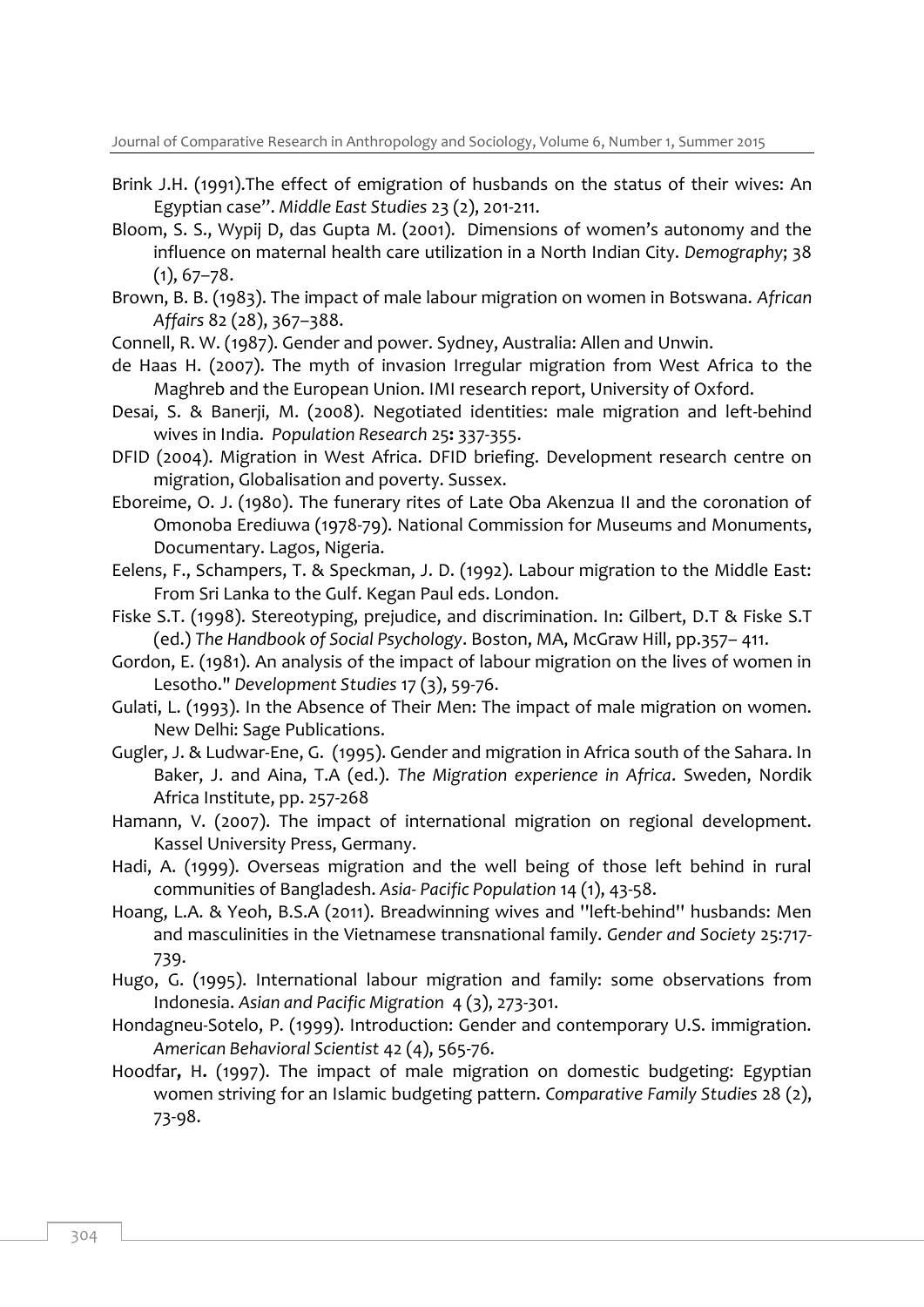- Hugo, G. (2000). Migration and women's empowerment. In: Presser, H. & Sen, G. (eds.). *Women's empowerment and demographic Processes: Moving beyond Cairo*. New York, Oxford University Press, pp. 287-317.
- Iruonagbe, T.C. (2010). Women's land rights and the challenge of patriarchy: Lessons from Ozalla Community, Edo State, Nigeria. *Gender and Behaviour* 8: 2603-2617.
- Jejeebhoy, J.S, Sathar, A.Z. (2001). Women's autonomy in India and Pakistan: the influence of religion and region. *Population and Development Review*, 27(4), 687-712.
- Kambarami, M. (2006). Femininity, sexuality and culture: patriarchy and female subordination in Zimbabwe. Understanding Human Sexuality Seminar Series "Culture, Femininity and Sexuality". Africa Regional Sexuality Resource Centre, University of Fort Hare.
- Kuhn, R. (2006). The effects of fathers' and siblings migration on children's pace of schooling in rural Bangladesh. *Asian Population Studies*, 2(1), 69-92.
- Lan, P. (2003). " 'They have more money but I speak better English!': Transnational encounters between Filipina domestics and Taiwanese employers." *Identities*: *Global Studies in Culture and Power* 10:132– 161.
- Link, B.G. & Phelan, J. C. (2001). Conceptualizing stigma. *Annual Reviews of Sociology* 27:363–385.
- Massey, D.S., Goldring, L., and Durand, J. (1994). Continuities in transnational migration: an analysis of nineteen Mexican communities. *American Journal of Sociology* 99, 11492-11533.
- Mascarenhas-Keyes, S. (1990). Migration, 'progressive motherhood' and female autonomy: Catholic women in Goa. In: Dube, L.; Palriwala, R., (ed). *Structures and strategies: Women, work and family*. New Delhi: Sage Publications, pp. 119-143.
- Morrison, A.R., Schiff, M. & Sjoblom, M. (2007). The international migration of women. Washington, D.C.: World Bank.
- Moot, T. (1992). Middle East Migration at the Micro Level: A village case study." In Eelens, F. Schampers, T. and Speckman, J. D. (eds.) *labour migration to the Middle East: From Sri Lanka to the Gulf*. London, Kegan Paul.
- Mondain, N & Diagne, A. (2013). Discerning the reality of 'Those left behind' in contemporary migration processes in Sub-Saharan Africa: Some theoretical reflections in the light of data from Senegal. *Intercultural Studies*, 34 (5), 503-516.
- National Population Commission, (2013). Ensuring global population competitiveness, Edo State http://www.population.gov.ng/index.php/edo-state. [Accessed 12th February2014].
- Oke, O.R. (2001). Inheritance in Africa and the rights of the female child. In Akintunde, O.D (ed.) African Culture and the quest for women's rights. Ibadan: Sefers.
- Okome, O. (2003). What women, whose development. In Oyewumi, O. (ed.) *African women and feminism: Reflecting on the politics of sisterhood*. Trenton: Africa World Press.
- Okonofua, F.E., Ogbomwan, S.M., Alutu, A.N., Okop, K. & Aghahowa, E. (2004). Knowledge, attitudes and experiences of sex trafficking by young women in Benin City, South-South Nigeria. *Social Science and Medicine*. 59 (6), 1315-1327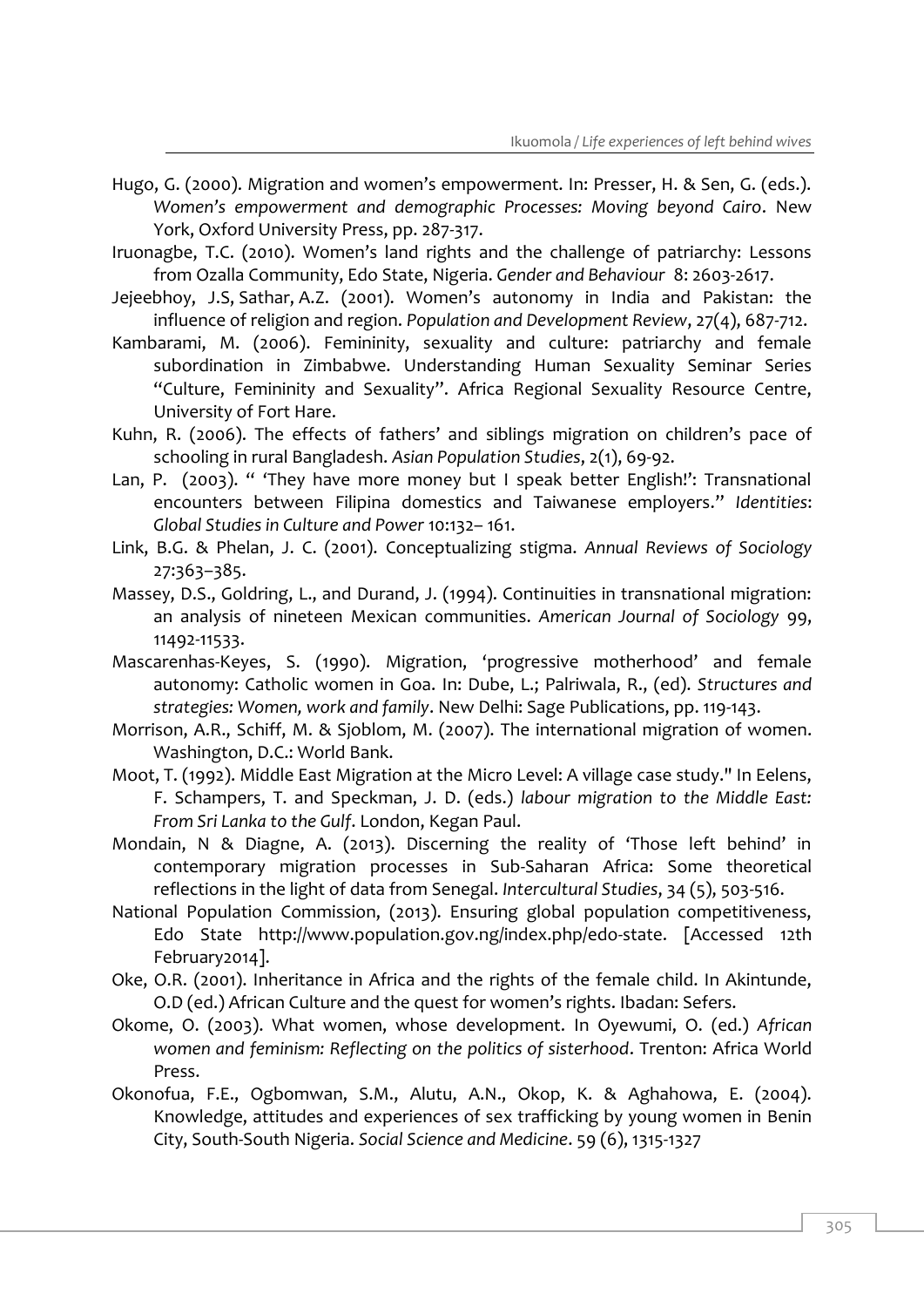Journal of Comparative Research in Anthropology and Sociology, Volume 6, Number 1, Summer 2015

- Olurode, L. (1995). Women in rural-urban migration in the town of Iwo in Nigeria. In Baker, J. & Aina, T.A. (eds.) *The Migration Experience in Africa*. Sweden: Nordik Africa Institute, pp. 289-302.
- Omorodion, F. I. (2011). Gendering of work and its implications on youth sexuality in the Niger Delta Region of Nigeria. *Sociology & Anthropolgy* 37(7), 236-244.
- Omorodion, F.I (2009). Vulnerability of Nigerian secondary school to human sex trafficking in Nigeria. *African Journal of Reproductive Health* 13( 2), 33-48.
- Omorodion, F.I. (1999). Child sexual abuse in Benin City, Edo State, Nigeria: A sociological analysis. *Issues in Comparative Pediatric Nursing* 17 (1), 29-36.
- Onyeonoru, P.I. (2004). Pull factors in the political economy of international commercial sex work in Nigeria. *African Sociological Review* 8 (2), 115-135.
- Osezua, C.A. (2013). Changing status of women and the phenomenon trafficking of women for transactional sex in Nigeria: A qualitative analysis. *International Women Studies* 14 (3), 13-30
- Parreñas, R. (2005) Children of global migration, Stanford, CA: Stanford University Press.
- Piper, N. & Roces, M. (2003). Wife or Worker? Asian Women's Marriage and Migration. Oxford: Rowan and Littlefield.
- Posel, D. (2001). Women wait, men migrate: Gender inequality and migration decisions in South Africa. In: Webb, P. & Weinberger, K. (eds.) *Women farmers: enhancing rights, recognition and productivity*. New York: Peter Lang, pp. 91-118.
- Reed, H.E., Andrzejewski, C.S., and White, M.J. (2010). "Men's and women's migration in coastal Ghana: An event history analysis." *Demographic Research* 22:771-812.
- Sadaf, M., I.A. Khan, A.A. Khan., B. Shahbaz and S. Akhtar. (2010). Role of international migration in agricultural development and farmers' livelihoods: a case study of an agrarian community. *Agricultural Science* 47(3), 297-301.
- Schafer, R. (2000). Men's migrant labour and its effects on gender relations in rural Zimbabwe. In: Knorr, J. & Meier, B. (eds.) *Women and migration: Anthropological perspectives*. New York, St. Martin's Press, pp. 151-180.
- Shah NM. (2004). Gender and labour migration to the Gulf countries. *Feminist Review* 77:183–185.
- Skilbrei, M. & Tveit, M. (2007). Facing repatriation among Nigerian women in prostitution in Norway. FAFO Report No.555. Oslo, Norway.
- Skogsseth G. (2006). Trafficking in Women facts finding trip to Nigeria (Abuja, Lagos, and Benin City). March 12-26. Report Landinfo Norway.
- Taga, F. (2005). East Asian Masculinities. In: Kimmel, M.S., Hearn, J., & Connell, R. (eds.) *Handbook of studies on men and masculinities.*, Thousand Oaks, CA: Sage, pp. 129– 140.
- Tripp, A.M. (2004). Women's movements, customary law, and land rights in Africa: The case of Uganda. *African Studies Quarterly*. 7 (4),1-19.
- United Nations Interregional Crimes and Justice (UNICRI) / United Nations Office for Drugs and Crimes (UNODC), (2003*). Trafficking of young women and minors from Nigeria into Italy for the purpose of sexual exploitation.* Report of field survey in Edo State.